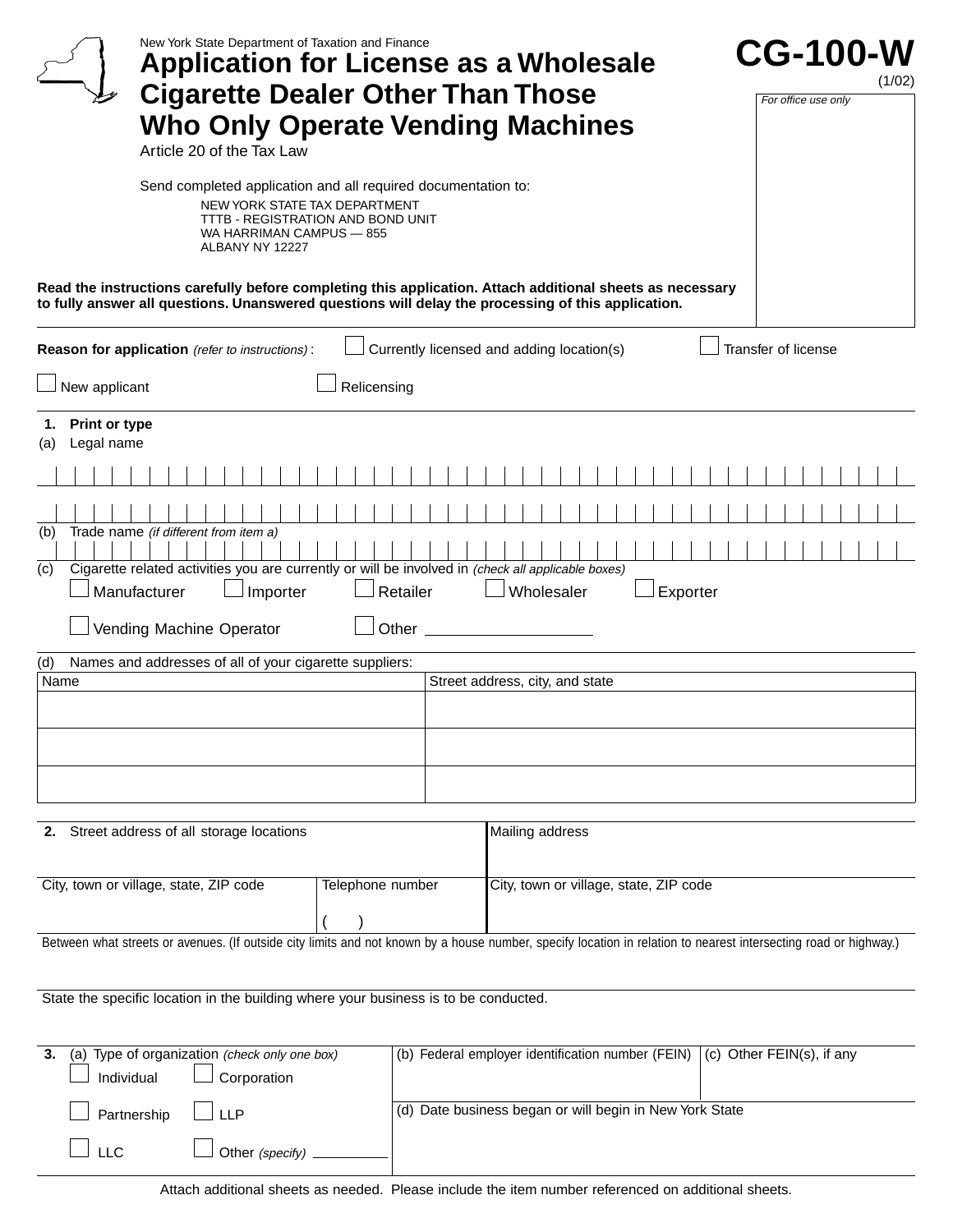## **Page 2** of 8 **CG-100-W** (1/02)

| 4. | (a) Do you own or lease the premises listed in item 2 above? If<br>owned, you must provide a copy of the deed, and proceed to<br>item 5.           |    | 4. $(a)$    | Own          |                                              | Lease (attach copy of lease and Form CG-100-L) |  |
|----|----------------------------------------------------------------------------------------------------------------------------------------------------|----|-------------|--------------|----------------------------------------------|------------------------------------------------|--|
|    | (b) If leased, state name and address of the immediate lessor, the<br>date of the lease and the date of expiration thereof. Enclose a              |    |             |              | (b) Name and address of the immediate lessor | Date of lease                                  |  |
|    | copy of the lease.                                                                                                                                 |    |             |              |                                              | Date of expiration                             |  |
|    | (c) Do the terms of such lease require payment by the applicant<br>of any consideration based on a percentage of the receipts of<br>the business?  |    | (c)         | Yes          | <b>No</b>                                    |                                                |  |
|    | (d) If Yes, state percentage and give details.                                                                                                     |    |             |              | (d) Percentage and details                   |                                                |  |
|    |                                                                                                                                                    |    |             |              |                                              |                                                |  |
|    | (e) If location is not owned by applicant, does anyone required to<br>be listed in items 6 or 7 have an ownership interest in the<br>premises?     |    | (e)         | Yes          | <b>No</b>                                    | If Yes, please give name                       |  |
| 5. | (a) Will the applicant retail any cigarettes at the location listed in<br>item 2?                                                                  | 5. | (a)         | Yes          | No                                           |                                                |  |
|    | (b) If Yes, indicate the percentage to be sold at retail.                                                                                          |    |             | (b) Retail % |                                              |                                                |  |
|    | (c) Are there any retail sales of cigarettes at any other locations<br>operated by applicant?                                                      |    | (c)         | Yes          | No                                           |                                                |  |
|    | (d) Does the applicant and/or controlling person as defined in<br>item 20 have any interest in any other business located in<br>the same building? |    | (d)         | Yes          | <b>No</b>                                    |                                                |  |
|    | (e) If Yes, explain interest, relationship, type of products, and/or<br>services sold.                                                             |    | (e) Details |              |                                              |                                                |  |
|    |                                                                                                                                                    |    |             |              |                                              |                                                |  |
|    |                                                                                                                                                    |    |             |              |                                              |                                                |  |
|    |                                                                                                                                                    |    |             |              |                                              |                                                |  |
|    |                                                                                                                                                    |    |             |              |                                              |                                                |  |

#### **6.** TO BE COMPLETED ONLY BY INDIVIDUAL OR PARTNERSHIP APPLICANTS, INCLUDING LLP'S AND LLC'S TREATED AS PARTNERSHIPS BY THE IRS.

| Name, Social Security Number (SSN) and<br>date of birth (DOB) of sole applicant<br>or partners of partnership | <b>Home</b> address | Citizenship<br>(name of country) | <b>Duties</b><br>(circle all that apply) | Home<br>phone number |
|---------------------------------------------------------------------------------------------------------------|---------------------|----------------------------------|------------------------------------------|----------------------|
| Name                                                                                                          |                     |                                  | <b>ABCDEFG</b>                           | Area code (          |
|                                                                                                               |                     |                                  | Other                                    |                      |
| SSN                                                                                                           |                     |                                  |                                          |                      |
| <b>DOB</b>                                                                                                    |                     |                                  |                                          |                      |
| Name                                                                                                          |                     |                                  | <b>ABCDEFG</b>                           | Area code            |
|                                                                                                               |                     |                                  | Other                                    |                      |
| <b>SSN</b>                                                                                                    |                     |                                  |                                          |                      |
| <b>DOB</b>                                                                                                    |                     |                                  |                                          |                      |
| Name                                                                                                          |                     |                                  | <b>ABCDEFG</b>                           | Area code            |
|                                                                                                               |                     |                                  | Other                                    |                      |
| SSN                                                                                                           |                     |                                  |                                          |                      |
| <b>DOB</b>                                                                                                    |                     |                                  |                                          |                      |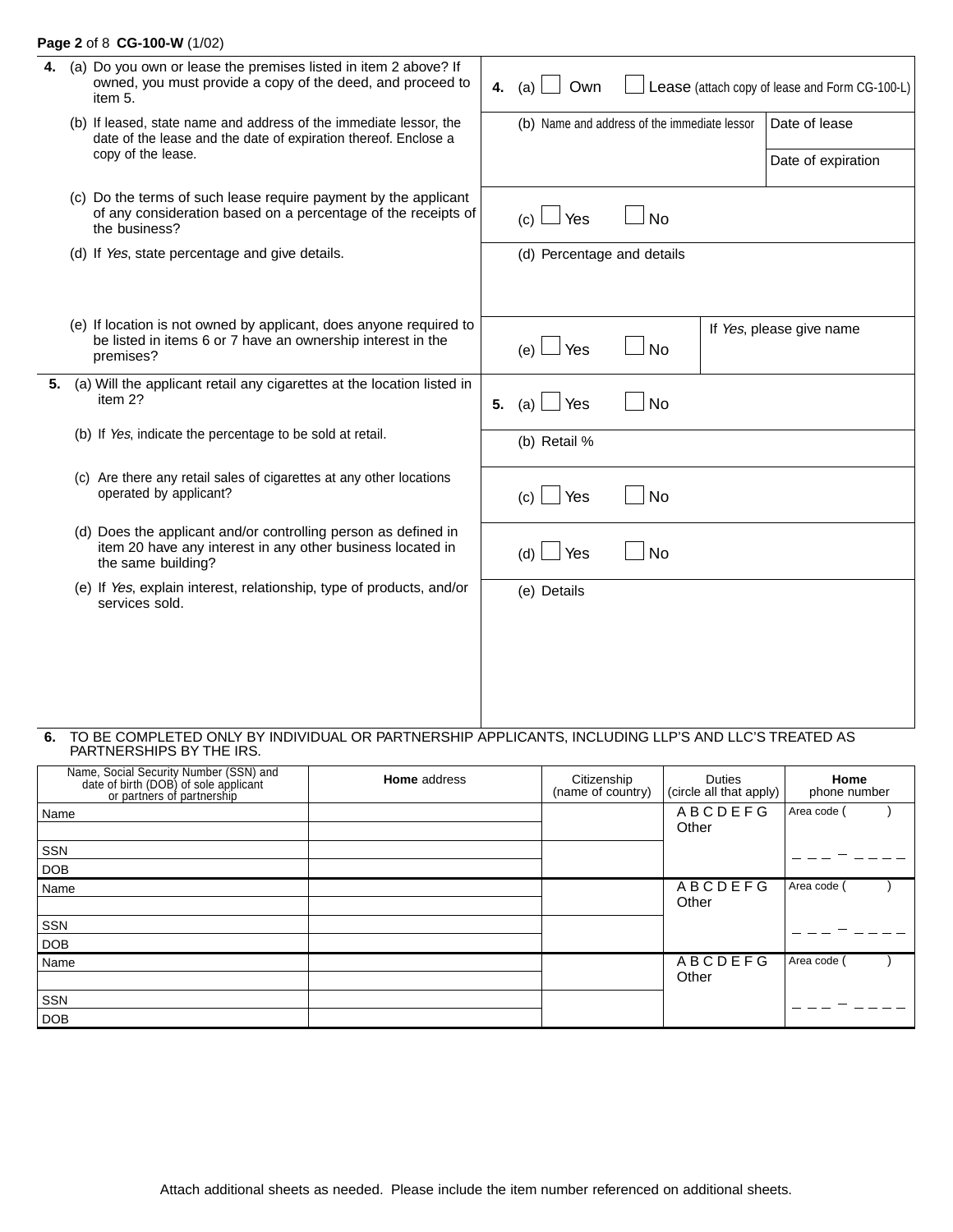### **CG-100-W** (1/02) **Page 3** of 8

**7.** TO BE COMPLETED ONLY BY CORPORATE APPLICANTS, INCLUDING LLP'S AND LLC'S TREATED AS CORPORATIONS BY THE IRS.

| (a) | าcorporation:<br>(country)<br>State<br>$\mathsf{In}$<br>ונו ו | organization.<br>Jate |
|-----|---------------------------------------------------------------|-----------------------|
|     |                                                               |                       |

(If applicant is not a New York State corporation, please refer to instructions for additional requirements.)

(b) Address of corporate headquarters: Street: City, State, ZIP: Country:

(c) List the owner(s) of the applicant. List all shareholders who own or control, directly or **indirectly,** more than 10% of its voting stock. If any person is not a natural person, refer to instructions.

| Name, SSN and date of birth (DOB) of | <b>Home</b> address | Citizenship                                                         | <b>Duties</b>  | Percent of stock | When      | Home         |
|--------------------------------------|---------------------|---------------------------------------------------------------------|----------------|------------------|-----------|--------------|
| shareholder(s)                       |                     | (name of country) (circle all that apply) common preferred acquired |                |                  |           | phone number |
| Name                                 |                     |                                                                     | <b>ABCDEFG</b> |                  | common    | Area code (  |
|                                      |                     |                                                                     | Other          |                  |           |              |
| SSN                                  |                     |                                                                     |                |                  | preferred |              |
| <b>DOB</b>                           |                     |                                                                     |                |                  |           |              |
| Name                                 |                     |                                                                     | <b>ABCDEFG</b> |                  | common    | Area code    |
|                                      |                     |                                                                     | Other          |                  |           |              |
| SSN                                  |                     |                                                                     |                |                  | preferred |              |
| <b>DOB</b>                           |                     |                                                                     |                |                  |           |              |
| Name                                 |                     |                                                                     | <b>ABCDEFG</b> |                  | common    | Area code    |
|                                      |                     |                                                                     | Other          |                  |           |              |
| SSN                                  |                     |                                                                     |                |                  | preferred |              |
| <b>DOB</b>                           |                     |                                                                     |                |                  |           |              |

| (d) | Enter the total percent of voting shares held by persons not listed in item $7(c)$ .                      | %<br>Common <b>Common</b> | %<br>Preferred    |
|-----|-----------------------------------------------------------------------------------------------------------|---------------------------|-------------------|
|     | Enter the percentage of ownership held directly or indirectly by the largest<br>shareholder in the group. | $\frac{1}{2}$<br>Common   | $\%$<br>Preferred |
|     | Enter the total <b>number</b> of shareholders, excluding those listed in item $7(c)$ .                    | Common                    | Preferred         |

(e) The names, SSNs, and home addresses of all **officers** of the corporation as of the date of filing of this application are as follows:

| Name, SSN and date of birth (DOB) of<br>officer(s) | <b>Home</b> address | Title of officer | Citizenship | <b>Duties</b><br>(name of country) (circle all that apply) | Home<br>phone number |
|----------------------------------------------------|---------------------|------------------|-------------|------------------------------------------------------------|----------------------|
| Name                                               |                     |                  |             | ABCDEFG<br>Other                                           | Area code (          |
| SSN                                                |                     |                  |             |                                                            |                      |
| <b>DOB</b><br>Name                                 |                     |                  |             | <b>ABCDEFG</b>                                             | Area code (          |
|                                                    |                     |                  |             | Other                                                      |                      |
| SSN                                                |                     |                  |             |                                                            |                      |
| <b>DOB</b>                                         |                     |                  |             |                                                            |                      |
| Name                                               |                     |                  |             | <b>ABCDEFG</b><br>Other                                    | Area code            |
| SSN                                                |                     |                  |             |                                                            |                      |
| <b>DOB</b>                                         |                     |                  |             |                                                            |                      |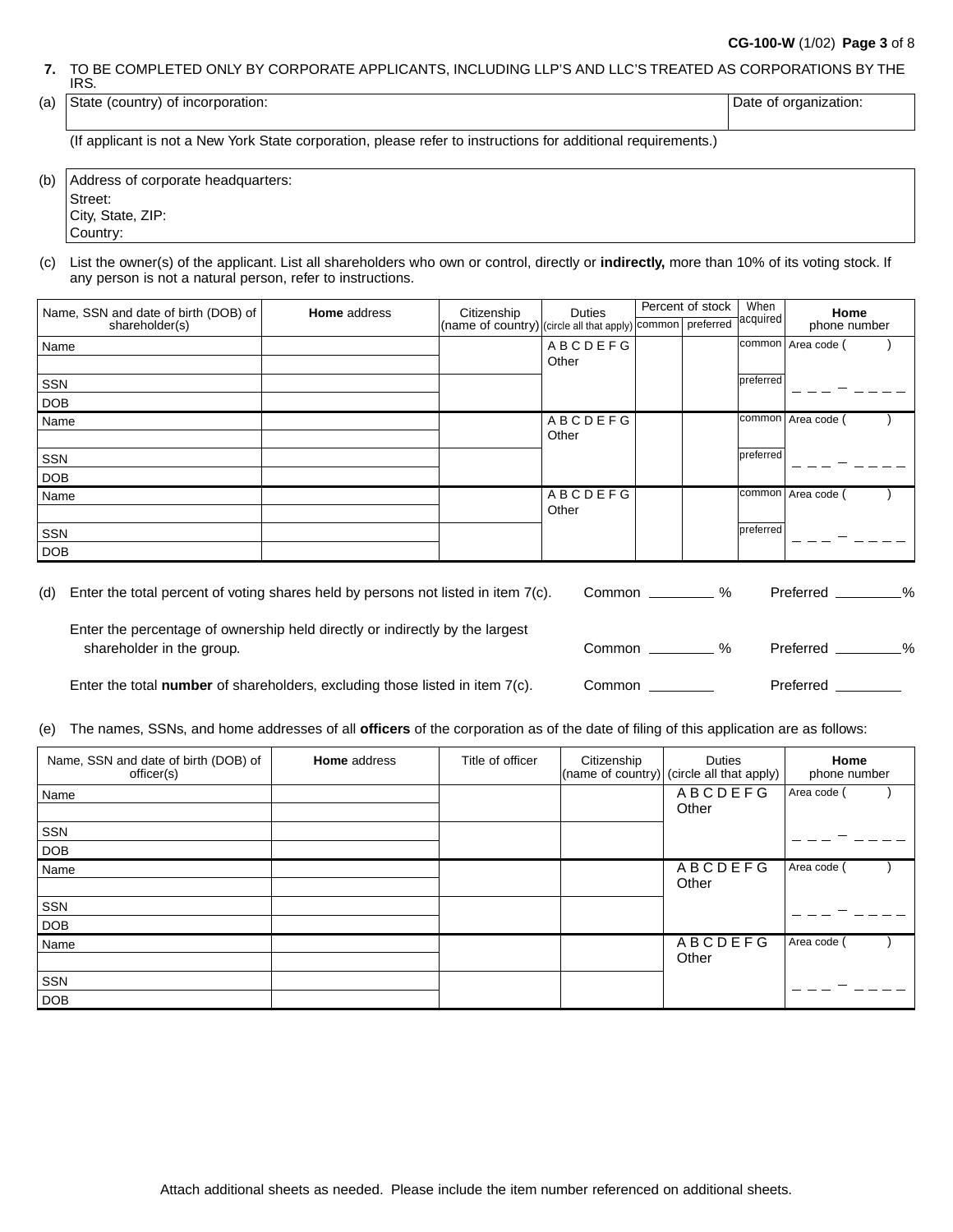## **Page 4** of 8 **CG-100-W** (1/02)

(f) The names, SSN's, and home addresses of all **directors** of the corporation as of the date of filing of this application are as follows:

| Name, SSN and date of birth (DOB) of<br><b>Home</b> address<br>director(s)                                                                                                                                                                                      |                                                                                                                                                                                                  |                                                                                                                                  |                                                                   | Citizenship<br>(name of country) | <b>Duties</b><br>(circle all that apply)                               | Home<br>phone number |  |
|-----------------------------------------------------------------------------------------------------------------------------------------------------------------------------------------------------------------------------------------------------------------|--------------------------------------------------------------------------------------------------------------------------------------------------------------------------------------------------|----------------------------------------------------------------------------------------------------------------------------------|-------------------------------------------------------------------|----------------------------------|------------------------------------------------------------------------|----------------------|--|
| Name                                                                                                                                                                                                                                                            |                                                                                                                                                                                                  |                                                                                                                                  |                                                                   |                                  | <b>ABCDEFG</b><br>Other                                                | Area code (          |  |
| SSN                                                                                                                                                                                                                                                             |                                                                                                                                                                                                  |                                                                                                                                  |                                                                   |                                  |                                                                        |                      |  |
| <b>DOB</b>                                                                                                                                                                                                                                                      |                                                                                                                                                                                                  |                                                                                                                                  |                                                                   |                                  |                                                                        |                      |  |
| Name                                                                                                                                                                                                                                                            |                                                                                                                                                                                                  |                                                                                                                                  |                                                                   |                                  | <b>ABCDEFG</b><br>Other                                                | Area code (          |  |
| SSN                                                                                                                                                                                                                                                             |                                                                                                                                                                                                  |                                                                                                                                  |                                                                   |                                  |                                                                        |                      |  |
| <b>DOB</b><br>Name                                                                                                                                                                                                                                              |                                                                                                                                                                                                  |                                                                                                                                  |                                                                   |                                  | <b>ABCDEFG</b>                                                         | Area code (          |  |
|                                                                                                                                                                                                                                                                 |                                                                                                                                                                                                  |                                                                                                                                  |                                                                   |                                  | Other                                                                  |                      |  |
| SSN                                                                                                                                                                                                                                                             |                                                                                                                                                                                                  |                                                                                                                                  |                                                                   |                                  |                                                                        |                      |  |
| <b>DOB</b>                                                                                                                                                                                                                                                      |                                                                                                                                                                                                  |                                                                                                                                  |                                                                   |                                  |                                                                        |                      |  |
| (a) Has the applicant or any controlling person as defined in<br>8.<br>item 20 ever been convicted (including pleas of guilty or no<br>contest) of any felony or of any other crime or offense of any<br>kind except violations of the Vehicle and Traffic Law? |                                                                                                                                                                                                  |                                                                                                                                  | <b>8.</b> (a) $\lfloor$                                           | Yes<br>No                        |                                                                        |                      |  |
| (b) If Yes, state date of conviction, crime or offense involved, and<br>name of person convicted. In each case a Certificate of<br>Disposition or a Certificate of Conviction from the court clerk<br>must be attached.                                         |                                                                                                                                                                                                  |                                                                                                                                  |                                                                   |                                  | (b) Date, crime or offense, and name of person convicted               |                      |  |
| 9.                                                                                                                                                                                                                                                              | (a) Are there any arrests, indictments, or summonses (except for<br>violations of the Vehicle and Traffic Law) pending against the<br>applicant or any controlling person as defined in item 20? |                                                                                                                                  |                                                                   | <b>No</b><br>Yes<br>9.<br>(a)    |                                                                        |                      |  |
| (b) If Yes, state date thereof, crime or offense charged, name of<br>each defendant and jurisdiction.                                                                                                                                                           |                                                                                                                                                                                                  |                                                                                                                                  | (b) Date, crime or offense, name of defendant and<br>jurisdiction |                                  |                                                                        |                      |  |
| 10.<br>(a) Was any application for a license or permit under the<br>controlling person as defined in item 20?                                                                                                                                                   |                                                                                                                                                                                                  | cigarette laws of this state or country, or of any other state or<br>country, ever made by the applicant, applicant's spouse, or | 10.<br>(a)                                                        | No<br>Yes                        |                                                                        |                      |  |
| (b) If Yes, state name of such applicant, address of premises,<br>license number if license or permit was issued.                                                                                                                                               |                                                                                                                                                                                                  | date of filing of application, and disposition thereof. Give                                                                     |                                                                   | (b) Name of applicant            |                                                                        |                      |  |
|                                                                                                                                                                                                                                                                 |                                                                                                                                                                                                  |                                                                                                                                  |                                                                   |                                  | Address of premises (street, city, town or village, state, or country) |                      |  |
|                                                                                                                                                                                                                                                                 |                                                                                                                                                                                                  |                                                                                                                                  |                                                                   |                                  | Date filed, disposition, and license number, if any                    |                      |  |
| (c) Has such license or permit ever been denied, revoked,<br>or surrendered in lieu of cancellation, or has any other                                                                                                                                           |                                                                                                                                                                                                  | cancelled, suspended, or otherwise involuntarily terminated<br>penalty been imposed in connection therewith at any time?         | (c)                                                               | <b>No</b><br>Yes                 |                                                                        |                      |  |
| (d) If Yes, state what action was taken, and date thereof.                                                                                                                                                                                                      |                                                                                                                                                                                                  |                                                                                                                                  |                                                                   | (d) Action and date              |                                                                        |                      |  |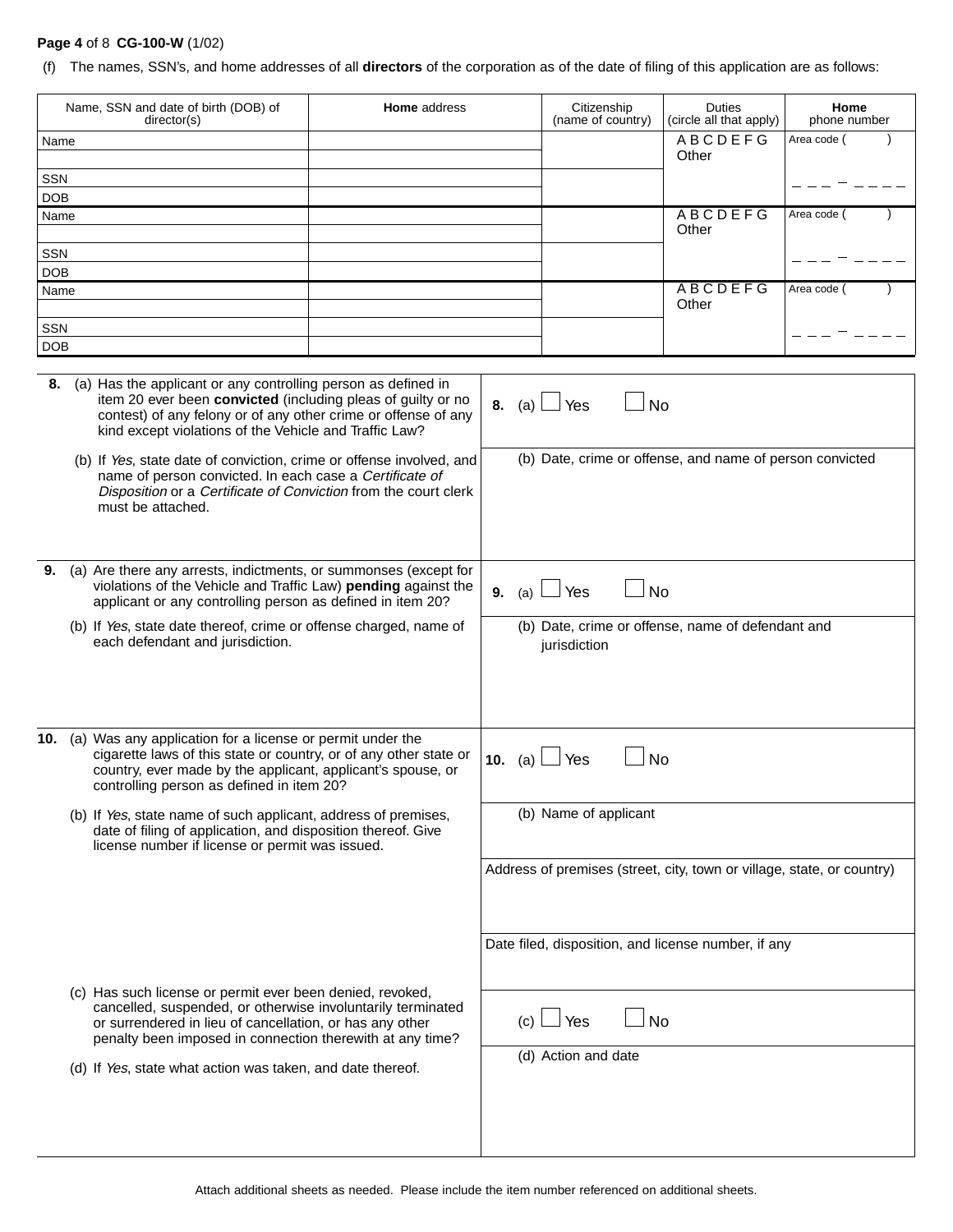## **CG-100-W** (1/02) **Page 5** of 8

| 11. | (a) Does any person, other than the applicant or a controlling<br>person listed in items 6 or 7:<br>have any interest (financial, proprietary or other, direct or<br>indirect) in the business to be licensed;<br>have any loans or advances outstanding to or from the<br>applicant;<br>have any lien or mortgage on the fixtures of the applicant's<br>business?<br>(b) If you answered Yes to 11(a), provide a complete description                                                                                                                                                                                                                                                                                                                                                                                      | Yes (Provide full details of the interest, loan, or lien at 11(b))<br>11. (a)<br><b>No</b><br>(b) Name and FEIN or SSN                                                        |  |  |  |
|-----|-----------------------------------------------------------------------------------------------------------------------------------------------------------------------------------------------------------------------------------------------------------------------------------------------------------------------------------------------------------------------------------------------------------------------------------------------------------------------------------------------------------------------------------------------------------------------------------------------------------------------------------------------------------------------------------------------------------------------------------------------------------------------------------------------------------------------------|-------------------------------------------------------------------------------------------------------------------------------------------------------------------------------|--|--|--|
|     | of the interest, loan or lien, including name, address, and<br>SSN, or FEIN of the person involved.                                                                                                                                                                                                                                                                                                                                                                                                                                                                                                                                                                                                                                                                                                                         | Address<br>Nature of interest<br>Date acquired                                                                                                                                |  |  |  |
| 12. | (a) Will any person, other than the applicant or a controlling<br>person listed in items 6 and 7, share in any way the receipts,<br>profits, losses, or deficiencies of the business (other than as<br>a salesperson receiving commissions at a level customary for<br>the industry)?<br>(b) If you answered Yes to 12(a), provide a complete description<br>of the sharing agreement. See instructions for information<br>that must be included.                                                                                                                                                                                                                                                                                                                                                                           | Yes (Provide full details of the sharing agreement at 12(b))<br>12. (a)<br>No<br>(b) Name and FEIN or SSN<br>Address<br>Details - see instructions                            |  |  |  |
|     | 13. (a) Does the applicant, or any controlling person listed in items 6<br>and 7, have any interest, direct or indirect, in any other<br>business or premises where cigarettes or tobacco products<br>are manufactured, stocked or sold? For this question,<br>interest includes ownership or other beneficial interest;<br>debtor or creditor relationship; ownership of a security<br>interest in any assets employed in such business; or role as a<br>director in such business. However, interests held in the form<br>of publicly traded securities need not be considered.<br>(b) If you answered Yes to 13(a), provide a complete description<br>of the interest, including the name of the applicant or<br>controlling person involved and the name, address and<br>federal identification number of the business. | Yes (Provide full details of the interest at 13(b))<br>13. $(a)$<br>No<br>(b) Name and FEIN of business<br>Address<br>Type of business<br>Nature of interest<br>Date acquired |  |  |  |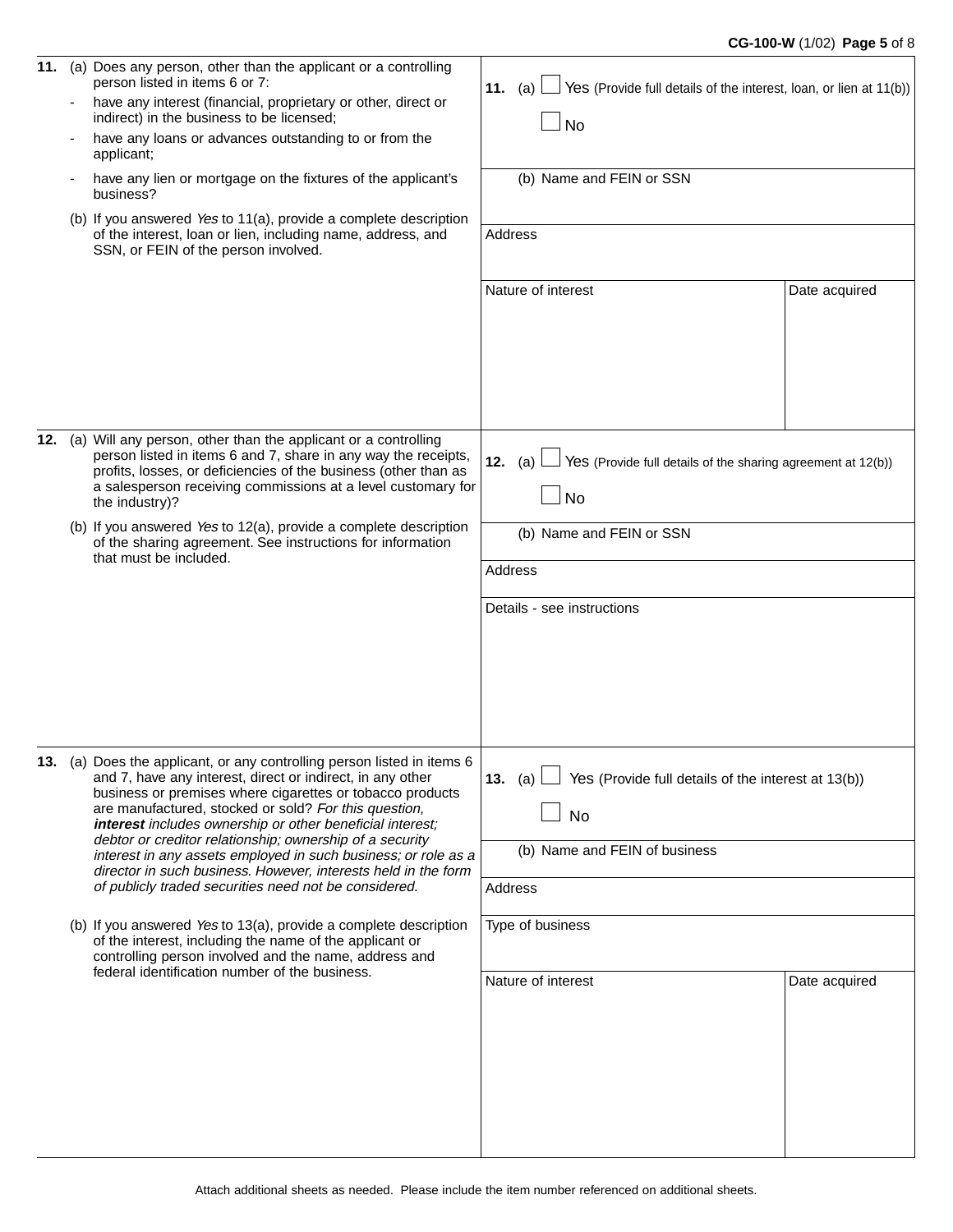## **Page 6** of 8 **CG-100-W** (1/02)

| 14. |                                                                                                                                                                                        | (a) Has the applicant or any controlling person as defined in<br>item 20 ever been known by any other name or names<br>(including maiden name)? |     |           | 14. (a)                                                                                                                             | No<br>Yes                                           |     |             |  |
|-----|----------------------------------------------------------------------------------------------------------------------------------------------------------------------------------------|-------------------------------------------------------------------------------------------------------------------------------------------------|-----|-----------|-------------------------------------------------------------------------------------------------------------------------------------|-----------------------------------------------------|-----|-------------|--|
|     | (b) If Yes, state current and former name or names, aliases,<br>dba's, etc., social security numbers, and the reason for<br>change.                                                    |                                                                                                                                                 |     |           |                                                                                                                                     | (b) Current name and SSN                            |     |             |  |
|     |                                                                                                                                                                                        |                                                                                                                                                 |     |           |                                                                                                                                     | Former name(s) and SSN                              |     |             |  |
|     |                                                                                                                                                                                        |                                                                                                                                                 |     |           | Reason(s) for change:                                                                                                               |                                                     |     |             |  |
|     |                                                                                                                                                                                        |                                                                                                                                                 |     |           |                                                                                                                                     | Current name and SSN                                |     |             |  |
|     |                                                                                                                                                                                        |                                                                                                                                                 |     |           | Former name(s) and SSN                                                                                                              |                                                     |     |             |  |
|     |                                                                                                                                                                                        |                                                                                                                                                 |     |           | Reason(s) for change:                                                                                                               |                                                     |     |             |  |
| 15. | (a) Does anyone, other than the applicant, licensed under<br>Article 20 or 20A of the Tax Law occupy any portion of the<br>premises listed in item 2?                                  |                                                                                                                                                 |     |           | 15. $(a)$                                                                                                                           | Yes<br>No                                           |     |             |  |
|     |                                                                                                                                                                                        | (b) If Yes, state full name of licensee and license number.                                                                                     |     |           |                                                                                                                                     | (b) Name of licensee                                |     |             |  |
|     |                                                                                                                                                                                        | If purchasing a business, you must submit a copy of the                                                                                         |     |           |                                                                                                                                     |                                                     |     |             |  |
|     |                                                                                                                                                                                        | contract of sale.                                                                                                                               |     |           |                                                                                                                                     |                                                     |     |             |  |
|     |                                                                                                                                                                                        |                                                                                                                                                 |     |           | License number                                                                                                                      |                                                     |     |             |  |
|     |                                                                                                                                                                                        | 16. Does the applicant have current registrations or tax accounts with New York State for the following taxes?                                  |     |           |                                                                                                                                     |                                                     |     |             |  |
|     |                                                                                                                                                                                        | (a) Cigarette tax                                                                                                                               | Yes | No        |                                                                                                                                     | (d) Sales tax                                       | Yes | No          |  |
|     | If Yes, enter identification number<br><u> 1989 - Johann Stoff, deutscher Stoffen und der Stoffen und der Stoffen und der Stoffen und der Stoffen und der</u><br>Agent_<br>Wholesaler_ |                                                                                                                                                 |     |           | If Yes, enter identification number __________<br>If No, include Form DTF-17, Application for Registration<br>as a Sales Tax Vendor |                                                     |     |             |  |
|     |                                                                                                                                                                                        | Cigarette retailer                                                                                                                              |     |           |                                                                                                                                     |                                                     |     |             |  |
|     |                                                                                                                                                                                        | (b) Corporation tax                                                                                                                             | Yes | <b>No</b> | (e)                                                                                                                                 | Other taxes                                         | Yes | <b>No</b>   |  |
|     | If Yes, enter identification number _                                                                                                                                                  |                                                                                                                                                 |     |           |                                                                                                                                     | If Yes, enter identification number and type of tax |     |             |  |
|     |                                                                                                                                                                                        | (c) Withholding tax                                                                                                                             | Yes | No        |                                                                                                                                     | ID number                                           |     | Type of tax |  |
|     |                                                                                                                                                                                        |                                                                                                                                                 |     |           |                                                                                                                                     |                                                     |     |             |  |
|     |                                                                                                                                                                                        |                                                                                                                                                 |     |           |                                                                                                                                     |                                                     |     |             |  |
|     |                                                                                                                                                                                        |                                                                                                                                                 |     |           |                                                                                                                                     |                                                     |     |             |  |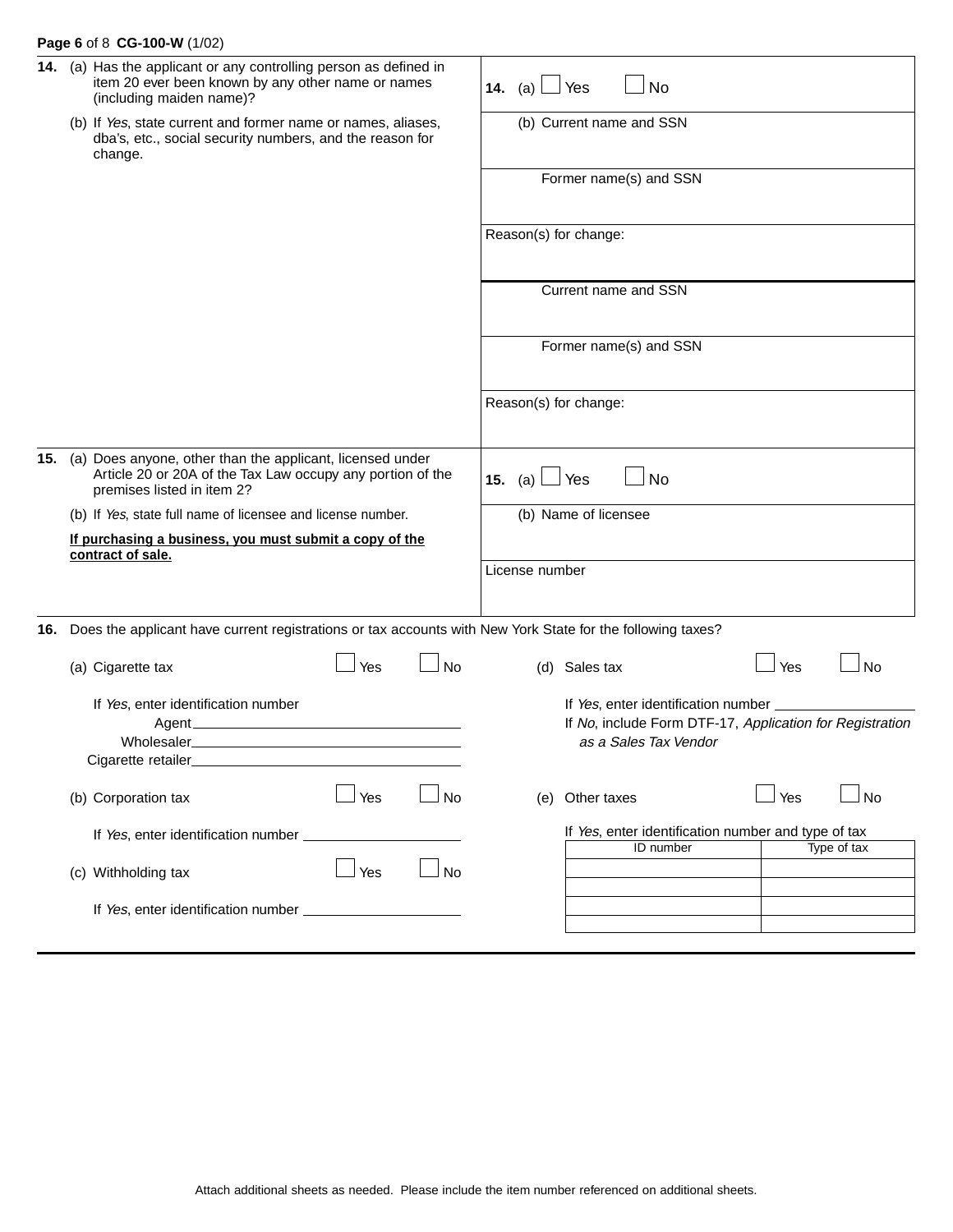#### **CG-100-W** (1/02) **Page 7** of 8

#### **17.** List applicant's license or certificate numbers issued by the **City of New York** for the following, if applicable: Not applicable

| City of New York           | License or certificate number | Date issued |
|----------------------------|-------------------------------|-------------|
| Cigarette agent            |                               |             |
| Wholesale cigarette dealer |                               |             |
| Retail cigarette dealer    |                               |             |

Has a City of New York cigarette license or agent's Certificate of Authority ever been surrendered, cancelled, or expired?  $\Box$  Yes  $\Box$  No If Yes, explain:

**18.** Does the applicant, or any person required to be listed in item 6 or 7, have a liability for any tax imposed by or pursuant to the authority of the NYS Tax Law, or for the City of New York or for the City of Yonkers earnings tax on nonresidents, that has been finally determined to be due and has not been paid in full?  $\Box$  Yes (complete below)  $\Box$  No

| Person's name | Type of tax | Amount due | Assessment number | Assessment date |
|---------------|-------------|------------|-------------------|-----------------|
|               |             |            |                   |                 |
|               |             |            |                   |                 |
|               |             |            |                   |                 |
|               |             |            |                   |                 |
|               |             |            |                   |                 |
|               |             |            |                   |                 |
|               |             |            |                   |                 |

#### **19.** List all bank accounts of the applicant:

| Bank name | Address | Account number | Type |
|-----------|---------|----------------|------|
|           |         |                |      |
|           |         |                |      |
|           |         |                |      |

**20.** For purposes of the application, the term **controlling person** means any person who is an officer, director, or partner (or in the case of limited liability company, an officer, member or a person having with respect to such limited liability company authority analogous to that of an officer or director with respect to a corporation) of an applicant for an agent's or a wholesale dealer's license under Article 20 of the Tax Law, or if the applicant is a corporation, a shareholder, directly or indirectly, owning more than 10% of the number of shares of voting stock of such corporation. It also includes persons who do or will exercise authority within the business comparable to the authority normally exercised by corporate officers, regardless of the form of business organization or lack of actual title.